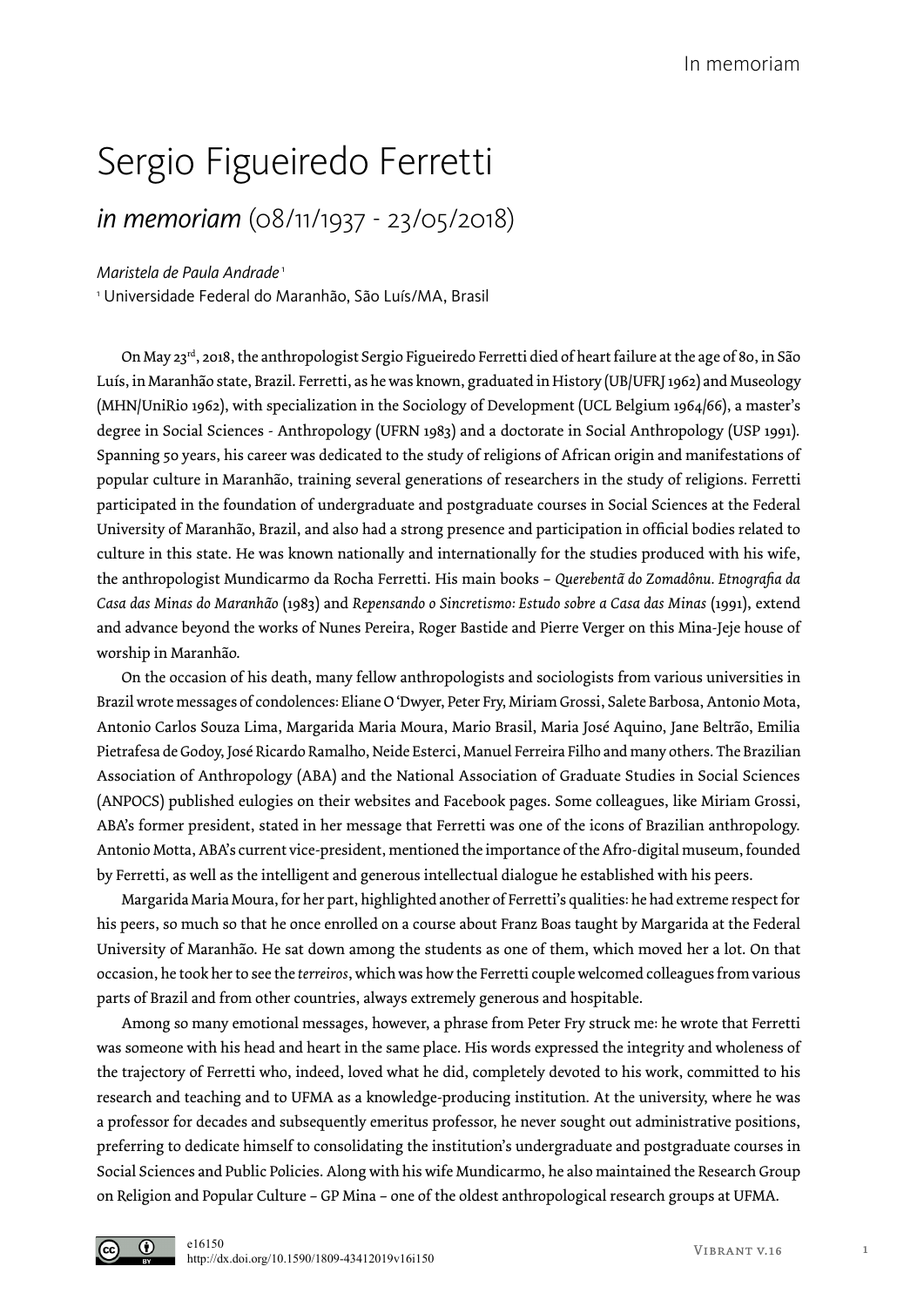Returning to the idea that Ferretti's head and heart were always in unison, I recall that from time to time when I taught an anthropology course, I would invited him to talk about the *Festa do Divino Espírito Santo*, preparing students for exercises outside the classroom. Once, I was late for five minutes, and when I arrived, he was already teaching! "You're late, I've already started," he told me, in his direct and rushed way. Ferretti had a sincerity that bordered on that of a child, and people nevertheless had no resentment, no matter how crude and even rude his observations or however nervous his manner.

On that day, in the classroom, someone asked what his religion was and he answered: "I reserve the right not to respond," but, immediately, he added: "If I were to choose a religion, I would choose mine." We return, then, to the aspect of Ferretti's trajectory so well highlighted by Peter Fry: integrity, unity of head and heart, communion, and affective identity with the religious groups and popular culture that he researched.

Ferretti chose to study discriminated minorities, collectivities subjected to religious intolerance, and groups often rendered invisible to the rest of society. Today it has become commonplace in Brazil to speak of the country's cultural and intangible heritage, and popular culture has become enjoyed and celebrated by other sections of the population. This was not always the case, though. Ferretti anticipated the whole movement, within anthropology, of studying manifestations nowadays treated as intangible heritage, including *bumba-meu-boi, tambor de crioula* and other manifestations of popular culture in Maranhão. He was ahead of the current concerns about recuperating African history, and his work precedes the discussions and policies surrounding affirmative actions implemented in Brazil such as quotas and social policies designed to address the social and economic inequalities faced by the country's African-Brazilian descendent populations. In the scope of the Federal University of Maranhão, Mundicarmo and Ferretti founded the Nucleus of Afro-Brazilian Studies back in the 1980s, Ferretti acting as its first coordinator, anticipating the movement of affirmation of the relations between Africa and Brazil.

Ferretti, however, did not limit himself to the study of African religions, but lived religious tolerance with his students, welcoming those who studied Catholic, Evangelical-Pentecostal and other religious manifestations, thus promoting true ecumenism in academic research practices.

Finally, I would also like to address this tribute to Mundicarmo da Rocha Ferretti. All of Ferretti's work was done with the support of his eternal companion in life and work. I vividly remember what was, I believe, one of the few occasions she was parted from him, when she attended a conference in another Brazilian state while Ferretti remained back in São Luís do Maranhão. She looked after him even from there, asking how he was driving in the traffic, while he expressed how much he was missing her. Mundicarmo was Ferretti's pillar, his staunch companion, and our tribute is also very much for her.

> *Maristela de Paula Andrade* São Luís, 05/23/2018